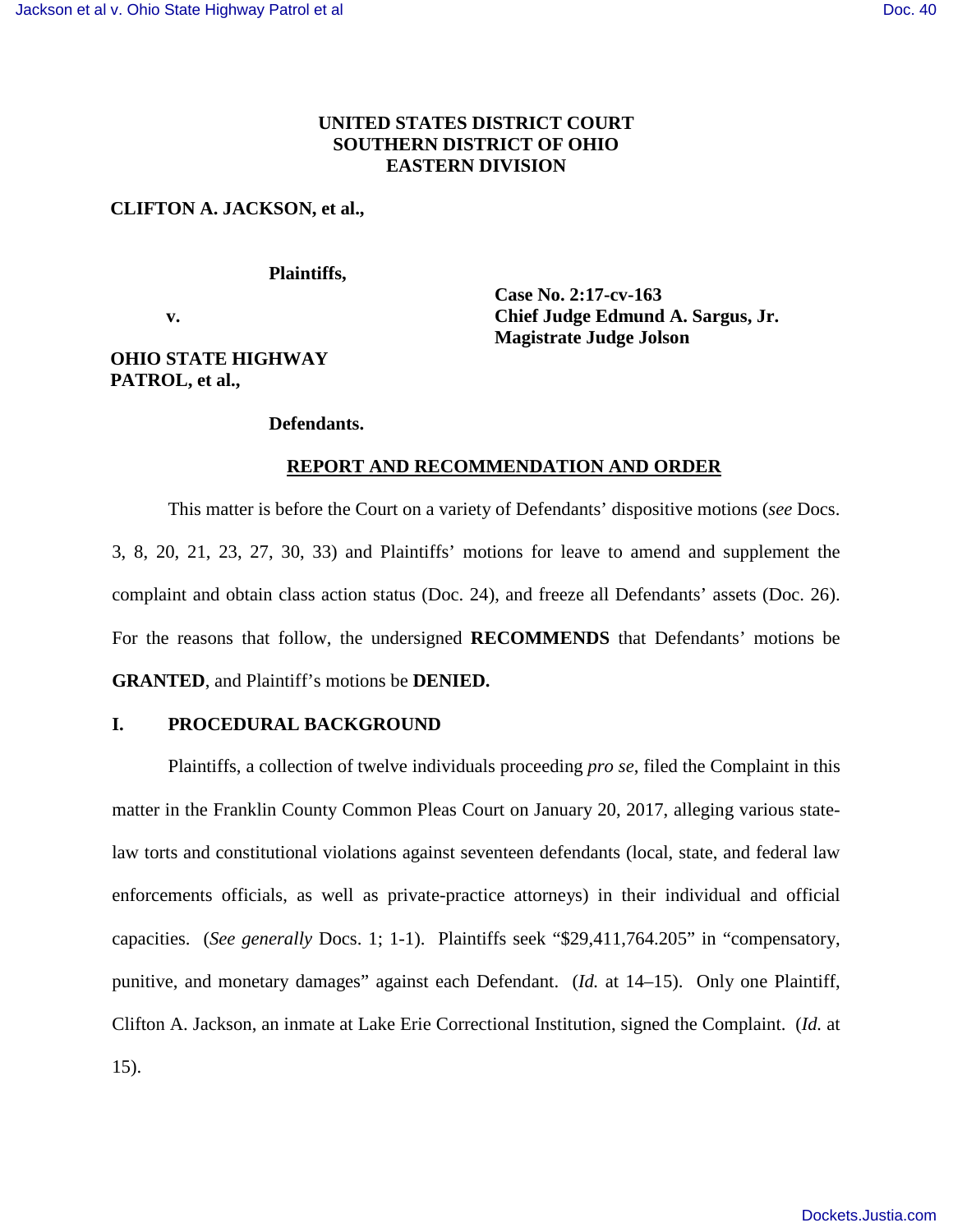On February 23, 2017, Defendant United States of America removed this action to the United States District Court for the Southern District of Ohio pursuant to 28 U.S.C. § 2679(d)(2). (Doc. 1). Currently pending before this Court are a number of dispositive motions: Defendant United States of America's Motion to Dismiss for Lack of Subject Matter Jurisdiction<sup>[1](#page-1-0)</sup> (Doc. 3); Defendants Ohio State Highway Patrol Trooper Christopher Beyer, Sergeant Trooper Michael Trader, and Canine Argo's Motion for Judgment on the Pleadings (Doc. 8); Defendant Jack W. Bradley's Motion to Dismiss (Doc. 20); Defendants Laura Ann Dezort, Peter J. Gauthier, John R. Miraldi, Jennifer Riedthaler, Mary Slanczka, Dennis P. Will, and Edward Zaleski's Motion to Dismiss (Doc. 21); Defendant Paul A. Griffin's Motion for Judgment on the Pleadings (Doc. 23); Defendants Geno Taliano and Caitlin Szczepinski's Motion to Dismiss (Doc. 27); Defendant Paul Mancino, Jr.'s Motion for Judgment on the Pleadings (Doc. 30); and Defendant Mark Aufdenkampe's Motion for Judgment on the Pleadings, or, in the Alternative, For Summary Judgment as to All Claims (Doc. 33).

On April 14, 2017, Plaintiffs filed their "Answer to Any and All Defendant(s)' Motion to Dismiss for Lack of Subject Matter Jurisdiction 'And/Or' Fed. Civ. R. 12(b)(1) or 12(b)(6) Because Plaintiff(s) Have Pleaded Facts Which, if Proven, Would Entitle Them to Relief, Dismissal is Inappropriate, and Both Parties Have Demanded a Jury Trial to Settle Their Controversy!" (Doc. 25). Although several Defendants filed dispositive motions after Plaintiffs filed their seemingly all-inclusive Response (*see* Docs. 27, 30, 33), the Court construes Plaintiffs' "Answer" as responding to all dispositive motions. Replies were filed by some individual Defendants (*see* Docs 32, 35, 36), and the time for all other replies has expired. Accordingly, the dispositive motions are now ripe for this Court's review.

<u>.</u>

<span id="page-1-0"></span><sup>&</sup>lt;sup>1</sup> On February 23, 2017, the day this action was removed, pursuant to 28 U.S.C. § 2679(d), the United States of America substituted for individual Defendants Geno Taliano and Caitlin Szczepinski with respect to the state-law tort claims that Plaintiffs allege in their Complaint. (*See* Doc. 2).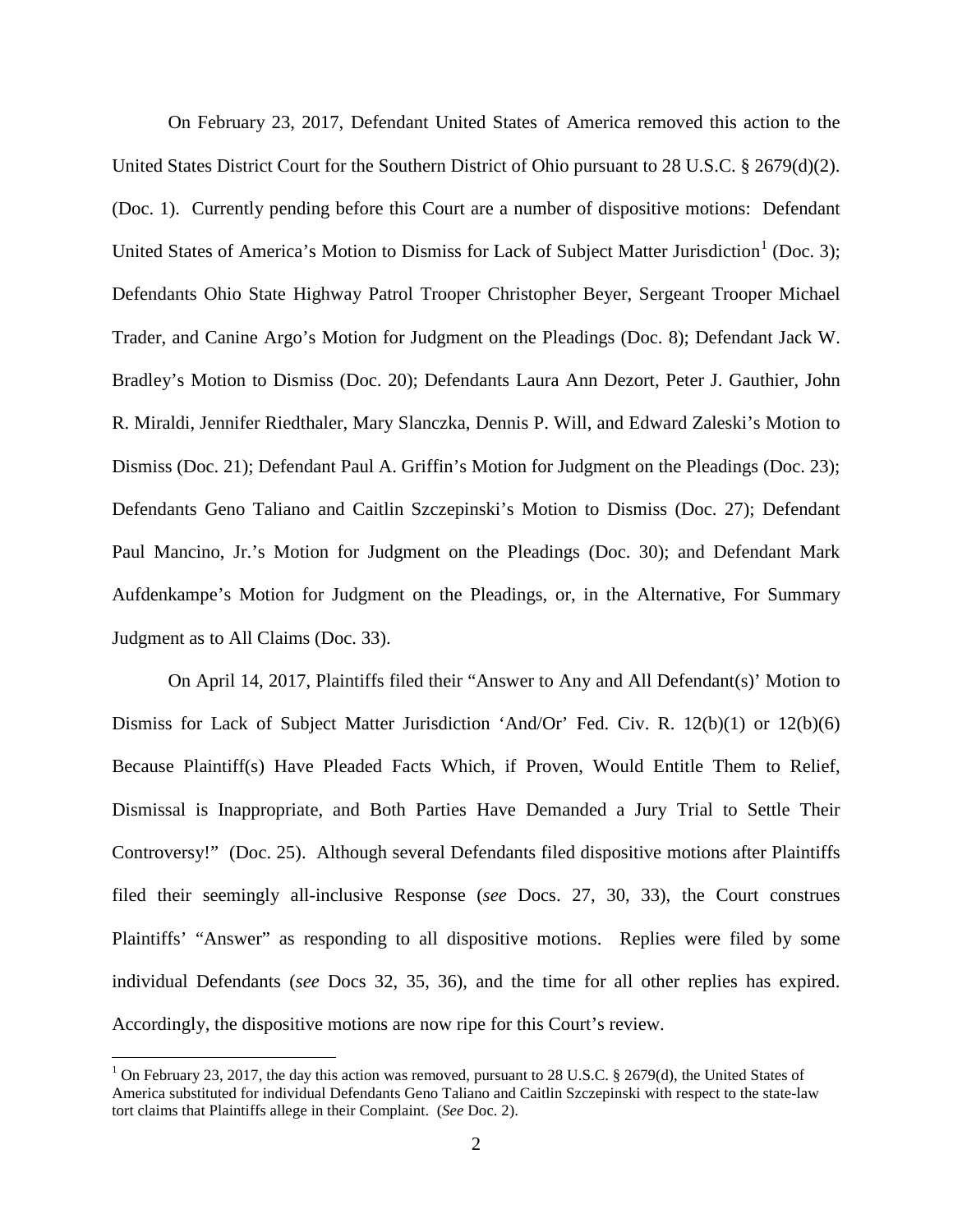Also before the Court is Plaintiffs' Request for Leave to Amend the Complaint to Include Additional Injuries Which Have Happened Since the Date of the Pleading Sought to Be Supplemented And Obtain Class Action Status (Doc. 24), as well as Plaintiff's Motion to Freeze All Defendant(s)' Assets Pursuant to Fed. Civ. R. 64 (Doc. 26). Several Defendants filed Oppositions to these motions (*see* Docs. 34, 37, 38, 39), and Defendant Paul Mancino, Jr. filed a Motion to Join Defendant Paul A. Griffin's Opposition (Doc. 31), which is hereby **GRANTED**. Plaintiffs filed no reply. Plaintiffs' motions are thus also ripe for consideration.

# **II. FACTUAL BACKGROUND**

In their Complaint, Plaintiffs include a "claim" for each of the seventeen defendants that

alleges, in some variation, the following:

Plaintiff alleges that Defendant . . . while acting under the color of law conspired to deprive Plaintiffs of constitutional rights (equal protection  $\&$  due process) under provisions of the Fourth, Fifth, Eighth, and Fourteenth Amendments to the United States Constitution by engaging in an overt act in furtherance of the conspiracy and as a direct result of Defendant's overt act, Plaintiff has suffered injuries of intentional infliction of emotional distress, intentional discriminatory prosecution, intentional tort, consortium and intentional deprivation of the abovestated state and federally protected rights to the Constitution of the United States and Laws. Said deprivations commencing on June 14, 2011 and continuing to date, which intentional acts were racially motivated and substantially certain to produce deprivation of Plaintiffs' constitutional rights. Defendant engaged in an overt act with malicious purpose, in bad faith, or in a wanton or reckless manner, which form the basis for stating Civ. R. 3; 42 U.S.C. §§ 1981, 1983, 1985(3), and 1986[.]

(*See e.g.*, Doc. 1-1 at 6) (emphasis in original). Other than those seventeen "claims," no other

factual allegations are made within the Complaint.

However, upon review of the hundreds of pages of attachments that Plaintiffs filed with

their Complaint in state court,<sup>[2](#page-2-0)</sup> it appears that this action arises from a traffic stop of Mr. Jackson

<span id="page-2-0"></span> $\overline{a}$  $2^{2}$  Defendant Griffin correctly noted in his Motion for Judgment on the Pleadings that although Plaintiff's Complaint became part of this Court's docket (*see* Doc. 4), the voluminous attachments were not appropriately transferred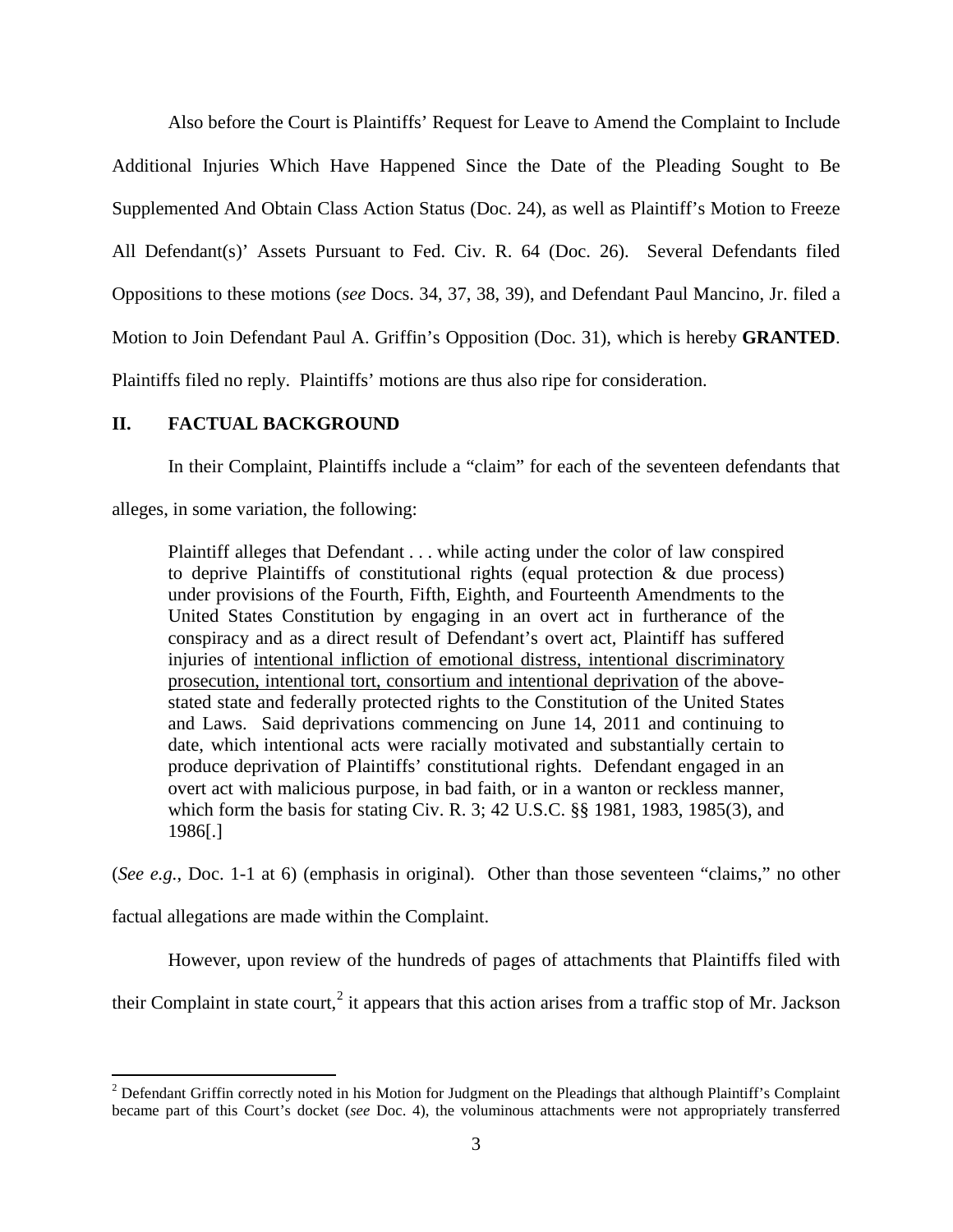performed by Ohio State Highway Patrol Trooper Christopher Beyer on June 14, 2011. (*See e.g.*, Doc. 23-1, PAGEID #: 212–217). During the stop, Canine Argo, who was under the control of Sergeant Trooper Michael Trader, performed a sniff test, alerted Sergeant Trader to the presence of drugs, and a subsequent search of Mr. Jackson's trunk revealed two kilograms of cocaine and drug packaging materials. (*See id.*; *see also* Doc. 27 at 2).

Mr. Jackson alleges in a 42-page affidavit attached to the Complaint that his trunk was illegally searched by Sergeant Trader and Trooper Beyer without his consent or a search warrant, he was illegally detained, and his arrest report was falsified. (Doc. 23-1, PAGEID #: 215–18). Further, Mr. Jackson alleges he was "prey" to Sergeant Trader and Trooper Beyer's practice of racial profiling, and Canine Argo only alerted to the presence of drugs because Sergeant Trader commanded him to do so. (*Id.*, PAGEID #: 240).

Following the traffic stop, Mr. Jackson was taken to a holding room in which he was interviewed by two DEA officers, Task Force Officer ("TFO") Geno Taliano and Special Agent ("SA") Caitlin Szczepinski. (Doc. 22-2, PAGEID #: 218). Mr. Jackson states the DEA officers then took possession of the alleged illegally obtained evidence (i.e. the drugs, his cell phones, and his money). (*Id.*). Mr. Jackson claims that, over the next several days, Trooper Beyer, TFO Taliano, and SA Szczepinski continuously attempted to discuss the drugs with him, despite having previously invoked his right to counsel and right to remain silent. (*Id.*, PAGEID #: 219).

On or about June 17 or 18, 2011, attorney Jack Bradley was retained to represent Mr. Jackson, under the verbal premise, according to Plaintiff's allegations, that no motion would be filed, nor should any hearings or the right to a speedy trial be waived, without his participation or approval. (*Id.*, PAGEID #: 219–20). Despite this, Mr. Jackson alleges, *inter alia*, that Mr.

 $\overline{a}$ 

following removal. Consequently, Defendant Griffin included the attachments as exhibits to his Motion. (*See* Docs. 23-2, 23-3).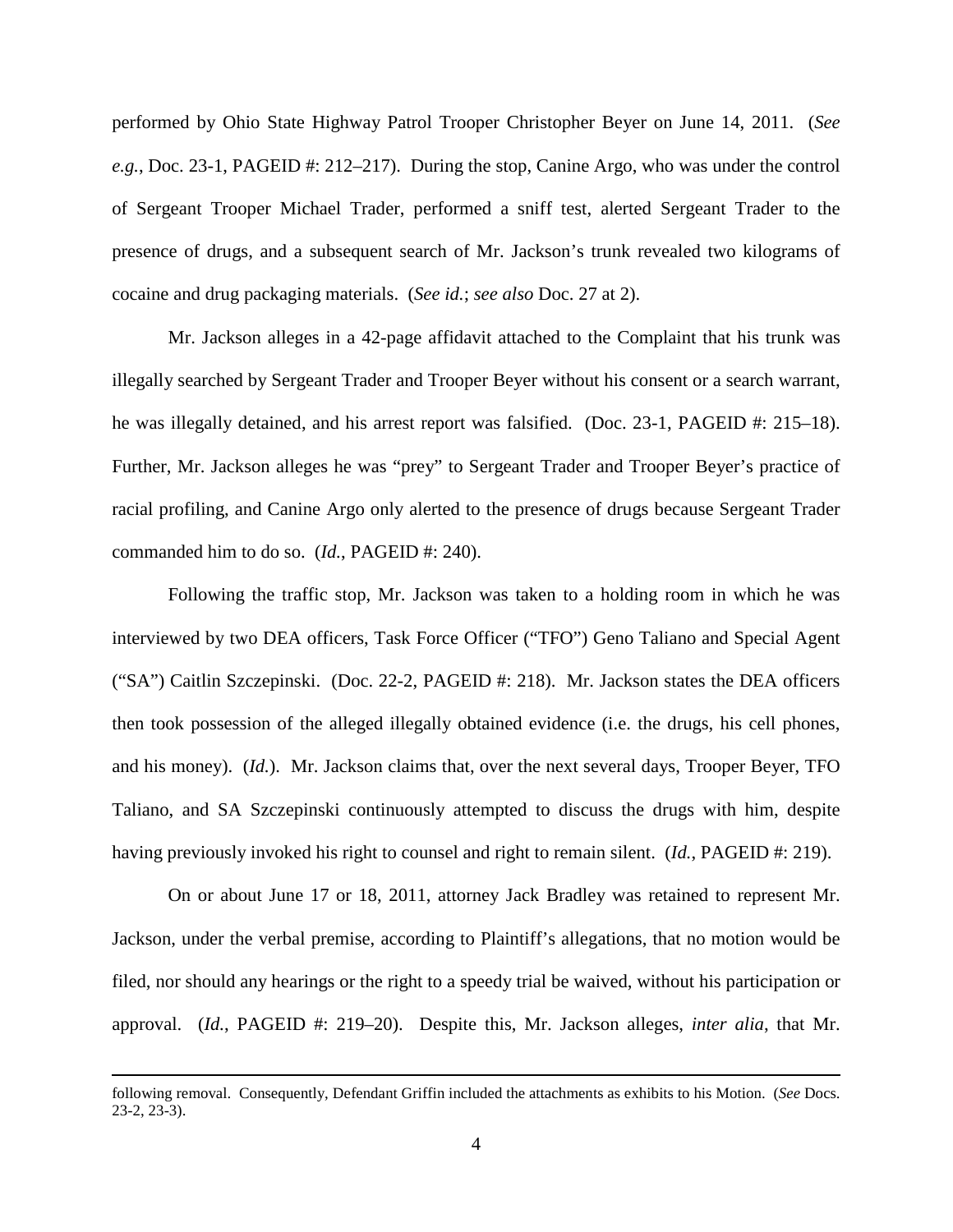Bradley filed motions, "waived the speedy trial clock," and requested continuances, all without his consent. *(Id., PAGEID #: 220–27).* Further, Mr. Jackson expressed disagreement and dissatisfaction in how various portions of his case were handled and the perceived lack of communication from Mr. Bradley. (*Id.*, PAGEID #: 223–32).

In August 2011, Mr. Jackson was arraigned before Judge Edward Zaleski. (*Id.*, PAGEID #: 220). After Judge Zaleski's retirement in December 2012, his successor, Judge John Miraldi was assigned to Mr. Jackson's case. (*Id.*, PAGEID #: 233). In his affidavit, Mr. Jackson states that Judge Miraldi "exhibited a bias disposition misleading the record regarding the state appointment of counsel" during a pretrial hearing on November 25, 2013. (*Id.*). Further, Mr. Jackson alleges that Judge Miraldi "went on the record to allege past and/or present problems/issues exist(s)(ed) between [Mr. Jackson] and past counsel that never appeared before and/or existed on record." (*Id.*). Mr. Jackson again alleged Judge Miraldi had a "bias disposition" in denying his motion to dismiss and motion to preclude. (*Id.*, PAGEID #: 237).

On November 18, 2013, attorney Mark Aufdenkampe was appointed to represent Mr. Jackson in place of Mr. Bradley. (*Id.*, PAGEID #: 233). Mr. Jackson alleges that Mr. Aufdenkampe failed to file a "critical motion to dismiss and motion to preclude," that he was then forced to draft himself, and failed to object during trial as instructed. (*Id.*, PAGEID #: 236– 37, 240). Additionally, Mr. Jackson states that on his second day of trial, he arrived late due to weather and traffic conditions, of which he informed Mr. Aufdenkampe, yet Mr. Aufdenkampe failed to notify Judge Miraldi, who thus began the trial without Mr. Jackson present. (*Id.*, PAGEID #: 239).

During trial, Mr. Jackson alleges that Trooper Beyer and Sergeant Trader gave perjured testimony, "prompting Civil Rights violations, Constitutional Rights Violations, judicial

5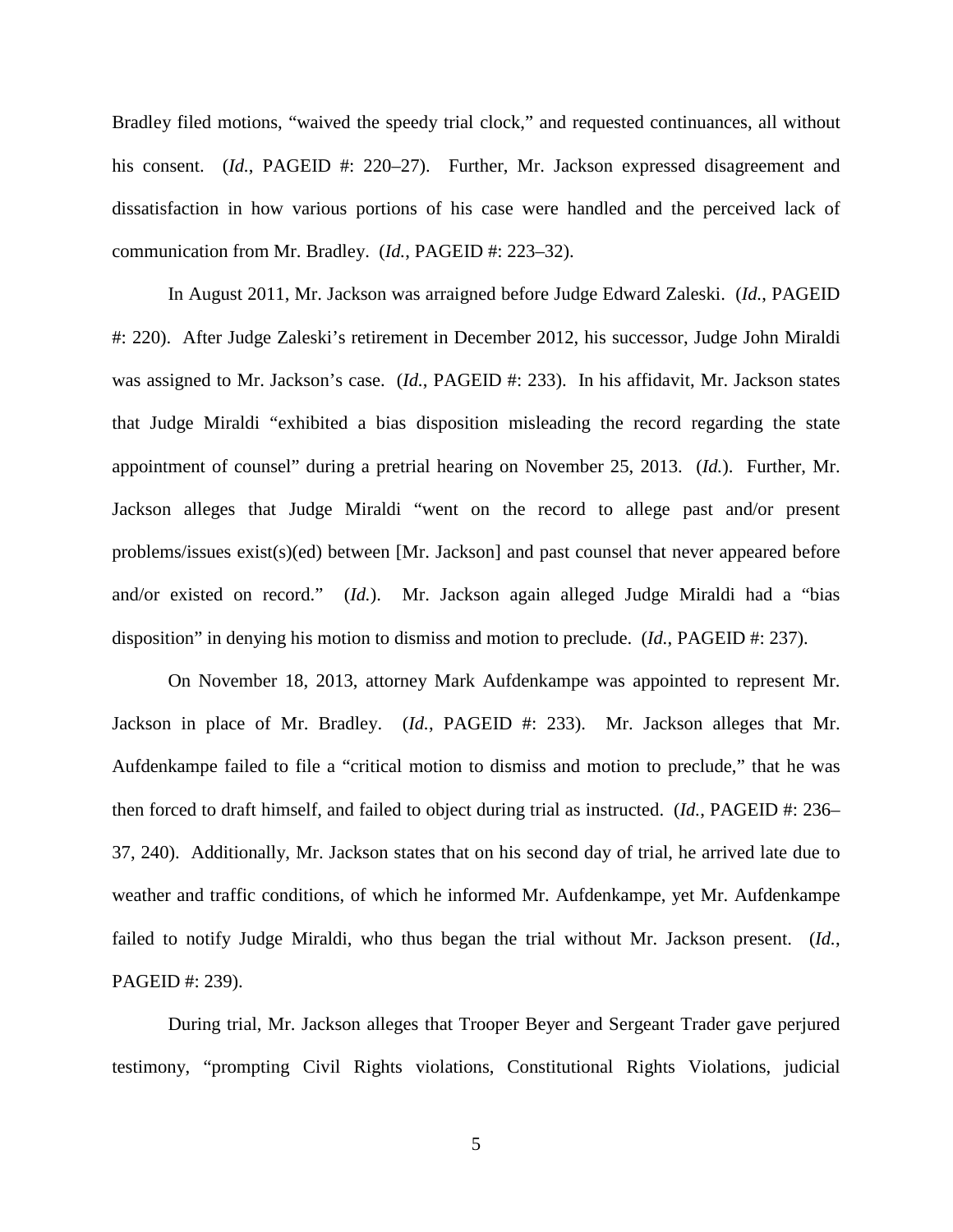misconduct, prosecutorial misconduct, and also, violations of Due Process and Equal Protection Clauses." *(Id., PAGEID #: 249).* Mr. Jackson was ultimately convicted in the Lorain County Court of Common Pleas, and sentenced to eleven years imprisonment. (*Id.*, PAGEID #: 240; Doc. 27 at 2).

During the course of his appeal, Mr. Jackson alleges that he was "not comfortable" with his appellate counsel, Paul Griffin, because his office was next door to Mr. Bradley's and he did "not trust anyone whom Judge John R. Miraldi appointed." (*Id.*, PAGEID #: 241–42). Further, Mr. Jackson states that he sent a detailed document addressing what he believed to be civil and constitutional rights violations to Mr. Griffin and received no response. (*Id.*, PAGEID #: 242).

Mr. Jackson retained subsequent appellate counsel, Mr. Paul Mancino, Jr., but he allegedly "failed to communicate with [him] through visits, postage (mail) correspondence, etc." (*Id.*, PAGEID #: 242; *see also id.*, PAGEID #: 246–48). For example, Mr. Jackson states that he sent him "various detailed letters containing specific instructions" regarding his appeal that Mr. Mancino never responded to, and he ultimately filed the appellate brief without consulting with Mr. Jackson or allowing him an opportunity for review. (*Id.*, PAGEID #: 243–45). Further, Mr. Jackson repeatedly laments that he never had an open or direct line of communication with Mr. Mancino, despite his best efforts (*id.*, PAGEID #: 245–50).

On appeal, the Ninth District Court of Appeals upheld the conviction and sentence, rejecting Mr. Jackson's contentions that he was denied due process of law. (*Id*.). Mr. Jackson confusingly states that Mr. Mancino failed to inform him he could appeal this decision to the Supreme Court of Ohio, yet in the next paragraph of his affidavit he states that Mr. Mancino sent him a letter informing him that he had 45 days to appeal to the Ohio Supreme Court and he should contact the State of Ohio Public Defenders office for help. (*Id.*, PAGEID #: 250).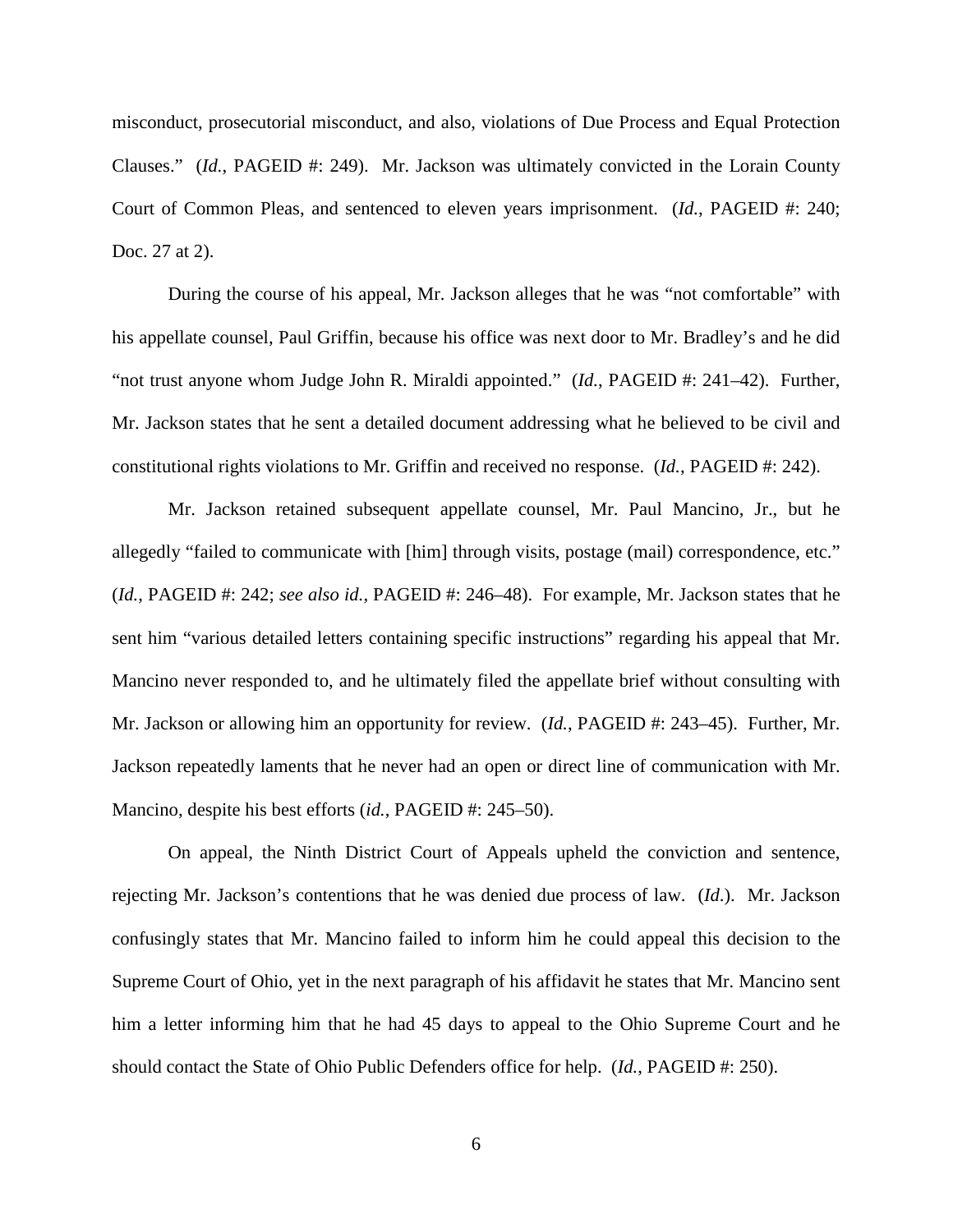On August 17, 2015, the State of Ohio Public Defenders office allegedly chose not to appoint Mr. Jackson representation, and instead sent him a *pro se* packet on how to file a delayed appeal to the Ohio Supreme Court. (*Id.*, PAGEID #: 251). On October 28, 2015, the Supreme Court of Ohio denied Mr. Jackson's motion for a delayed appeal. (*Id.*, PAGEID #: 252).

Mr. Jackson's affidavit ends with the following conclusion:

The points made herein, not only supports blatant violations of the  $4<sup>th</sup>$  amendment (under the "Fruit of the Poisonous Tree Doctrine"), not limited to with respect to the illegal actions of Ohio State Troopers Christopher Beyer, Michael Trader, and K-9 Argo individually and collectively. It also supports blatant violations of the 6<sup>th</sup> amendment (under effective assistance of counsel, and rights to a fair trial) with respect to the ineffective representation of counsel at all levels, not limited to (former retained attorney) Jack Bradley, (Court appointed attorney) Mark Aufdenkampe, (court appointed appeals attorney) Paul Griffin, and (retained appeals attorney) Paul Mancino Jr., individually and collectively, It also supports blatant violation of the  $6<sup>th</sup>$  amendment (due process, right to a fair trial) with respect to the actions of judicial bias of suppression hearing Judge – Edward Zaleski (retired) and trial Judge – John R. Miraldi, individually and collectively. It also supports blatant violations of the  $6<sup>th</sup>$  amendment (under due process, right to a fair trial), with respect to the actions of prosecutorial misconduct by the Lorain County Prosecutor's Office, and the Assistant Prosecuting Attorney's whom represented the State of Ohio throughout the life of this case individually and collectively.

(*Id.*, PAGEID #: 253).

# **III. STANDARD**

The Defendants filed seven dispositive motions (*see* Docs. 8, 20, 21, 23, 27, 30, 33)

structured as either motions to dismiss pursuant to Fed. R. Civ. P. 12(b)(6) (*see* Docs. 20, 21,

27), or motions for judgment on the pleadings pursuant to Fed. R. Civ. P. 12(c) (*see* Docs. 8, 23,

30, 33).

The only difference between Rule  $12(c)$  and Rule  $12(b)(6)$  is the timing of the motion to

dismiss, and thus, the motions are determined under the same standard of review. *See Hunter v.*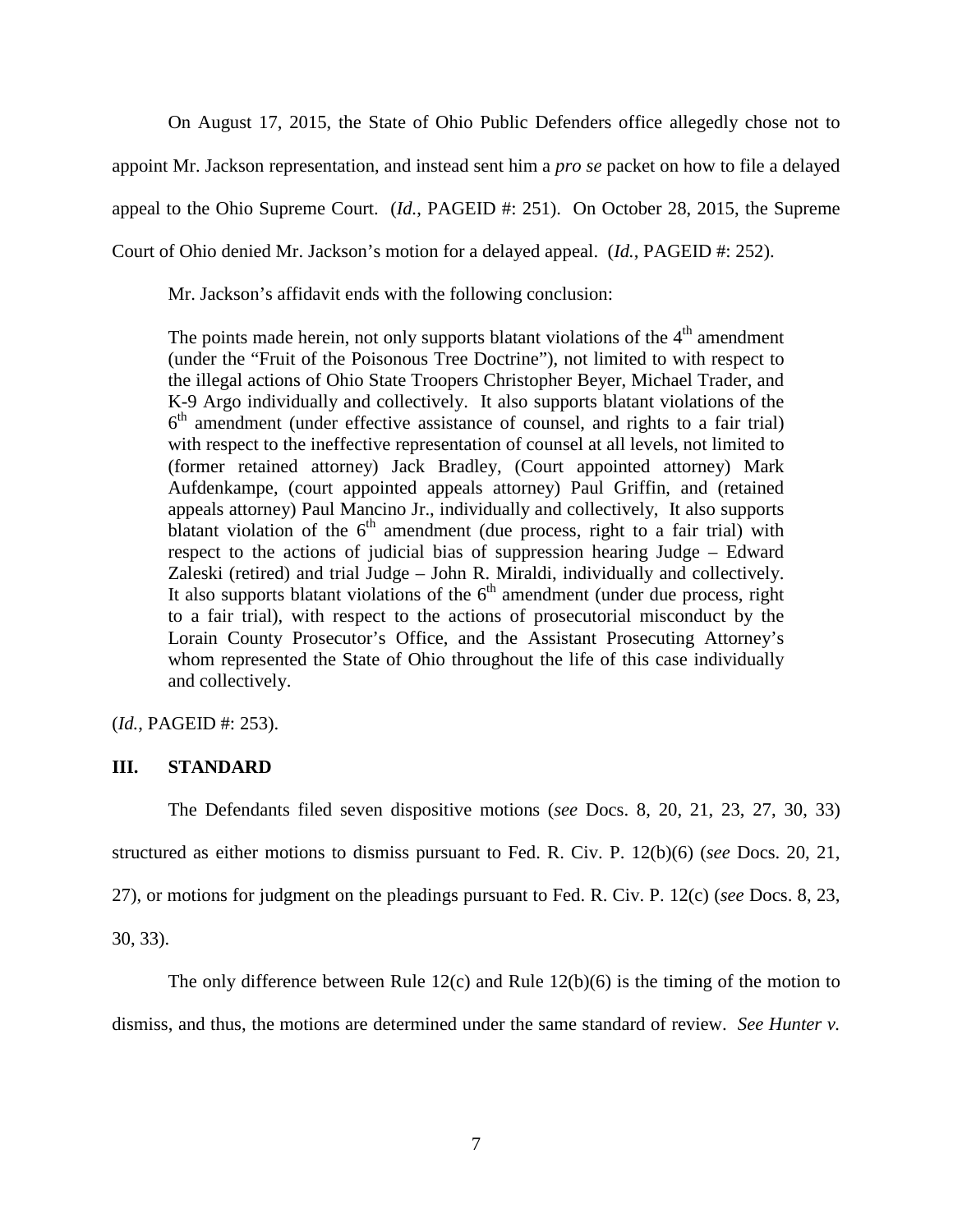*Ohio Veterans Home*, 272 F. Supp. 2d 692, 694 (N.D. Ohio 2003) (citing *Morgan v. Church's Fried Chicken*, 829 F.2d 10, 11 (6th Cir. 1987)).

Federal Rule of Civil Procedure 12(b)(6) requires that a complaint "state a claim to relief that is plausible on its face" to survive a motion to dismiss. *Ashcroft v. Iqbal*, 556 U.S. 662, 663- 64, 678 (2009); *Bell Atlantic Corp v. Twombly*, 550 U.S. 544, 570 (2007). In reviewing the complaint, a court must construe it in favor of the plaintiff and accept all well-pleaded factual allegations as true. *Twombly*, 550 U.S. at 57. "A claim has facial plausibility when the plaintiff pleads *factual content* that allows the court to draw the reasonable inference that the defendant is liable for the misconduct alleged." *Iqbal*, 556 U.S. at 678 (emphasis added) (citing *Twombly*, 550 U.S. at 556).

On the other hand, a complaint that consists of "labels and conclusions" or "a formulaic recitation of the elements of a cause of action" is insufficient. *Twombly*, 550 U.S. at 555); *see also Brown v. Matauszak*, 415 F. App'x 608, 613 (6th Cir. 2011) (plaintiff must give specific, well-pleaded facts, not just conclusory allegations). In other words, while "detailed factual allegations" are not required under Fed. R. Civ. P.8(a)(2)'s "short and plain statement" rule, the law "demands more than [Plaintiffs'] unadorned, the-defendant-unlawfully-harmed-me allegation." *Iqbal*, 556 U.S. at 677-78, *quoting Twombly*, 550 U.S. at 555 (citing to *Papasan v. Allain*, 478 U.S. 265, 286 (1986)).

Although *pro se* complaints are to be construed liberally, *Haines v. Kerner*, 404 U.S. 519, 520 (1972), "basic pleading essentials" are still required. *Wells v. Brown*, 891 F.2d 591, 594 (6th Cir. 1989). Stated differently, "[t]he requirement for liberal construction . . . does not translate to ignoring a clear failure in the pleading to allege facts which set forth a cognizable claim." *Kidd v. Neff*, No. 1:12-cv-40, 2012 WL 4442526, at \*2 (E.D. Tenn. Sept. 25, 2012) (dismissing *pro se*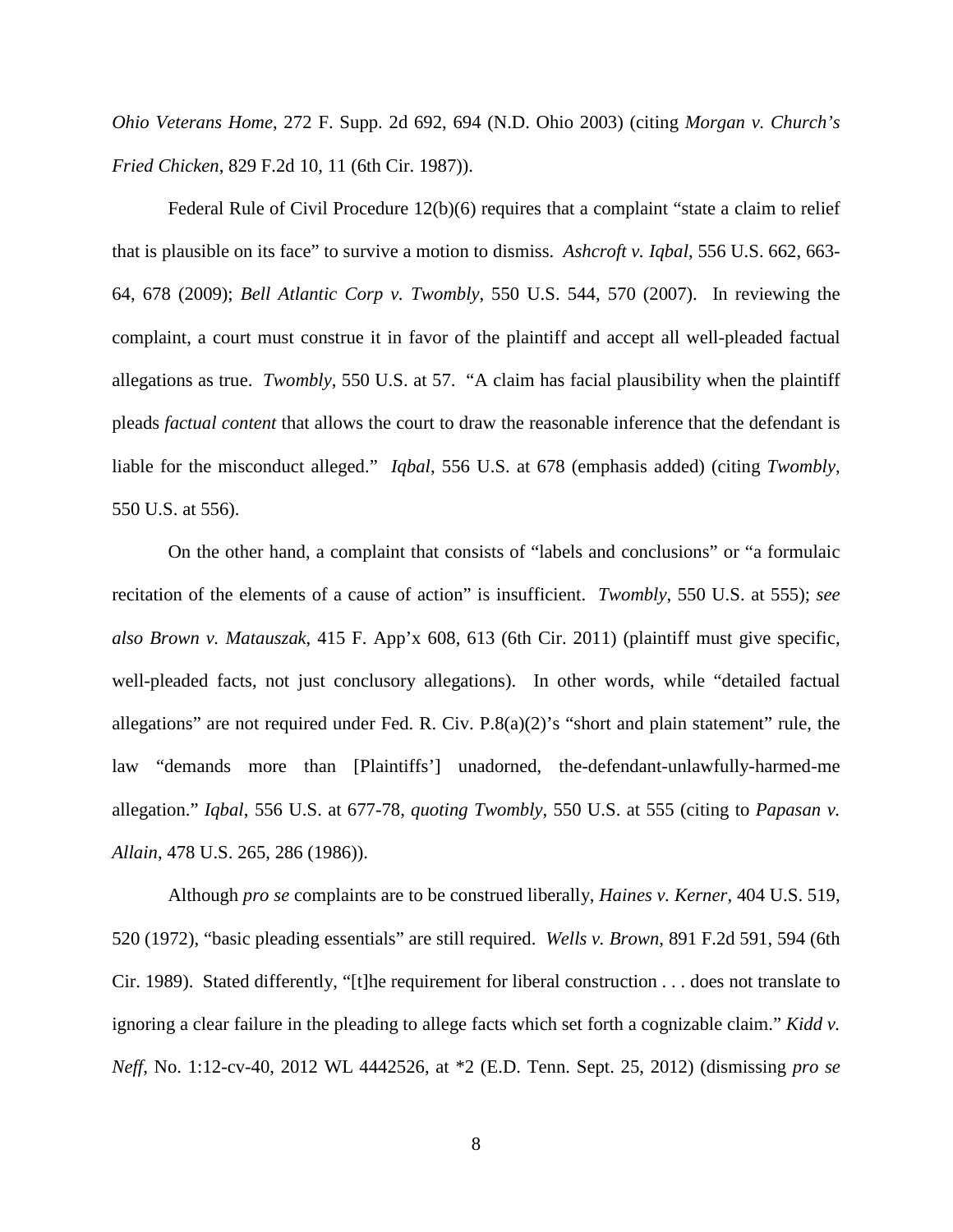plaintiff's "incredibly vague" *Bivens* complaint); *see also Smith v. Breen*, No. 09-2770, 2010 WL 2557447, at \*6 (W.D. Tenn. June 21, 2010) (collecting cases). Ultimately, to avoid dismissal, Mr. Jackson's Complaint "must contain either direct or inferential allegations with respect to all the material elements" of his claims. *Wittstock v. Mark A. Van Sile, Inc.*, 330 F.3d 899, 902 (6th Cir. 2003) (citing *Tahfs v. Proctor*, 316 F.3d 584, 590 (6th Cir. 2003)).

#### **IV. DISCUSSION**

As an initial matter, and as several Defendants noted (Doc. 8 at 2; Doc. 20 at 5; Doc. 23 at 3), Mr. Jackson is the only Plaintiff who signed the Complaint. Pursuant to Fed. R. Civ. P. 11(a), when two or more plaintiffs are proceeding as co-plaintiffs, each plaintiff must sign the complaint. *Shannon v. Johnson*, No. 3:12-CV-01318, 2013 WL 1564223, at \*1 (M.D. Tenn. Apr. 12, 2013). Further, to the extent that Mr. Jackson "is seeking to bring a class action on behalf of himself and others similarly situated, courts have repeatedly held that 'pro se prisoners cannot adequately represent a class.'" *Peters v. Osborne*, No. 4:14CV-P2-M, 2014 WL 1379340, at \*2 (W.D. Ky. Apr. 8, 2014) (citing *Ziegler v. Michigan*, 59 F. App'x 622, 624 (6th Cir. 2003). Thus, Mr. Jackson is precluded from representing anyone other than himself in this action and the Court will consider the alleged claims as applied to him only. *See Moore v. Warren*, No. 13-CV-11831, 2014 WL 1464404, at \*3 (E.D. Mich. Apr. 15, 2014).

#### **A. Plaintiff's Federal Claims**

In addressing Mr. Jackson's claims against the seventeen Defendants, the undersigned considers both the Complaint and the attached exhibits. *See Bassett v. Nat'l Collegiate Athletic Ass'n*, 528 F.3d 426, 430 (6th Cir. 2008) ("When a court is presented with a Rule 12(b)(6) motion, it may consider the Complaint and any exhibits attached thereto, public records, items appearing in the record of the case and exhibits attached to defendant's motion to dismiss so long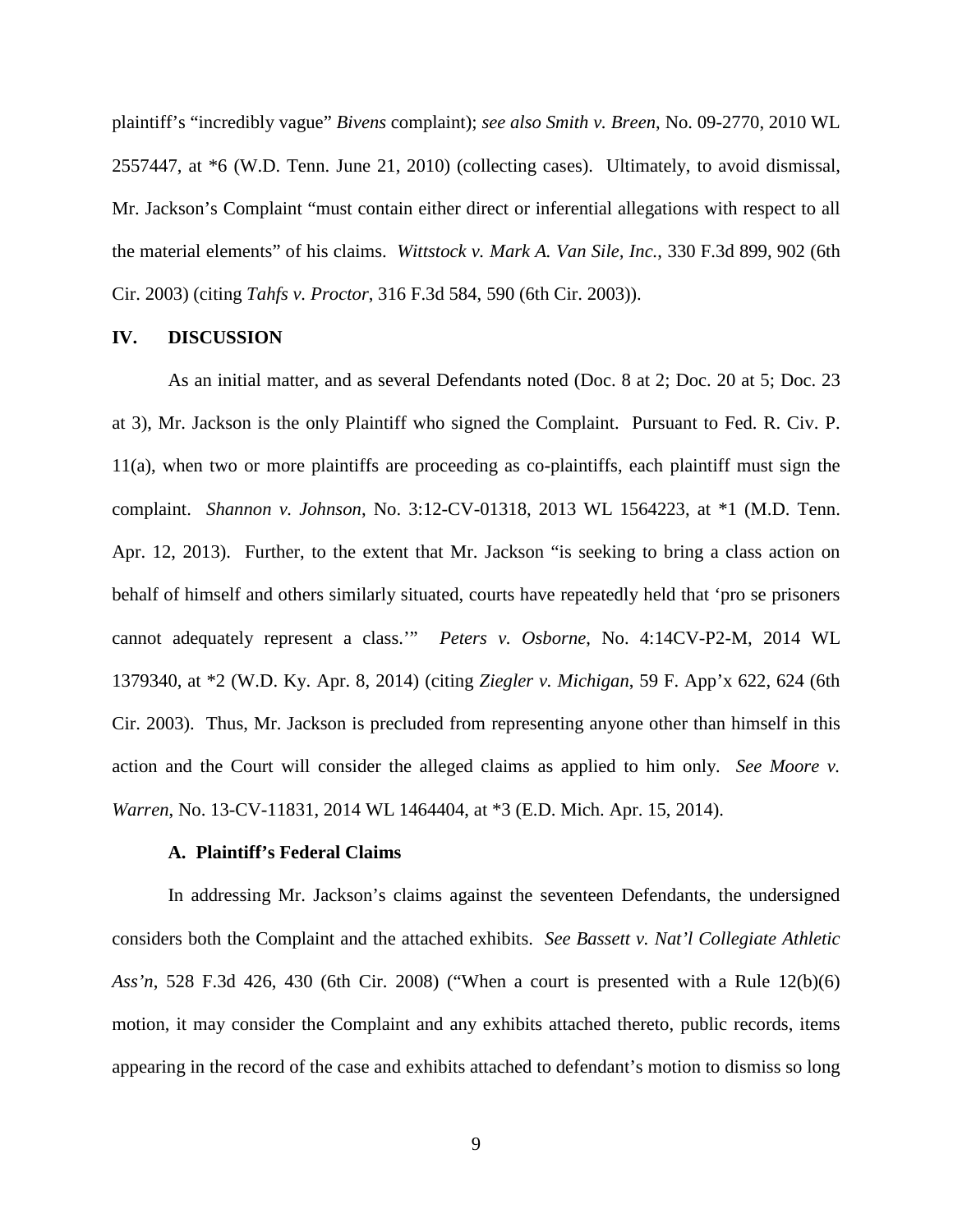as they are referred to in the Complaint and are central to the claims contained therein."). Upon review, however, Mr. Jackson's federal claims consist only of conclusory allegations and boilerplate legalese.

## *1. Ohio State Highway Patrol and Troopers* (Doc. 8)

Mr. Jackson alleges that the Ohio State Highway Patrol, Trooper Christopher Beyer, Sergeant Trooper Michael Trader, (collectively, "the Highway Patrol Defendants"), and Canine Argo violated his rights under 42 U.S.C. §§ 1981, 1983, 1985(3), and 1986. Based on Mr. Jackson's affidavit, the Court presumes these actions are brought as a result of the alleged racial profiling. As an initial matter, Canine Argo cannot be sued, for only "persons" may be sued under these sections.

Addressing first the § 1981 claim, this section "prohibits racial discrimination in the making of contracts and affords a federal remedy against racial discrimination in private employment." *Anthony v. BTR Auto. Sealing Sys., Inc.*, 339 F.3d 506, 512 (6th Cir. 2003). To establish a § 1981 claim, Plaintiff must show (1) he is a member of a racial minority, (2) the defendant(s) intended to discriminate on the basis of race, and (3) the discrimination concerned one or more of the activities enumerated in Section 1981. *Burton v. Plastics Research Corp.*, 134 F. Supp. 2d 881, 887 (E.D. Mich. 2001) (citing *Johnson v. Harrell*, No. 97–5257, 1998 WL 57356, at \*2 (6th Cir. Feb. 2, 1998)). Although Mr. Jackson accuses the Highway Patrol Defendants of racial profiling, he fails to allege that he is a member of a racial minority or that the discrimination concerned activities enumerated in § 1981.

Turning next to the § 1983 claim, Mr. Jackson must present evidence that (1) there was a deprivation of a right secured by the Constitution and (2) the deprivation was caused by a person acting under color of state law. *See e.g.*, *Wittstock*, 330 F.3d at 902. "Section 1983 'is not itself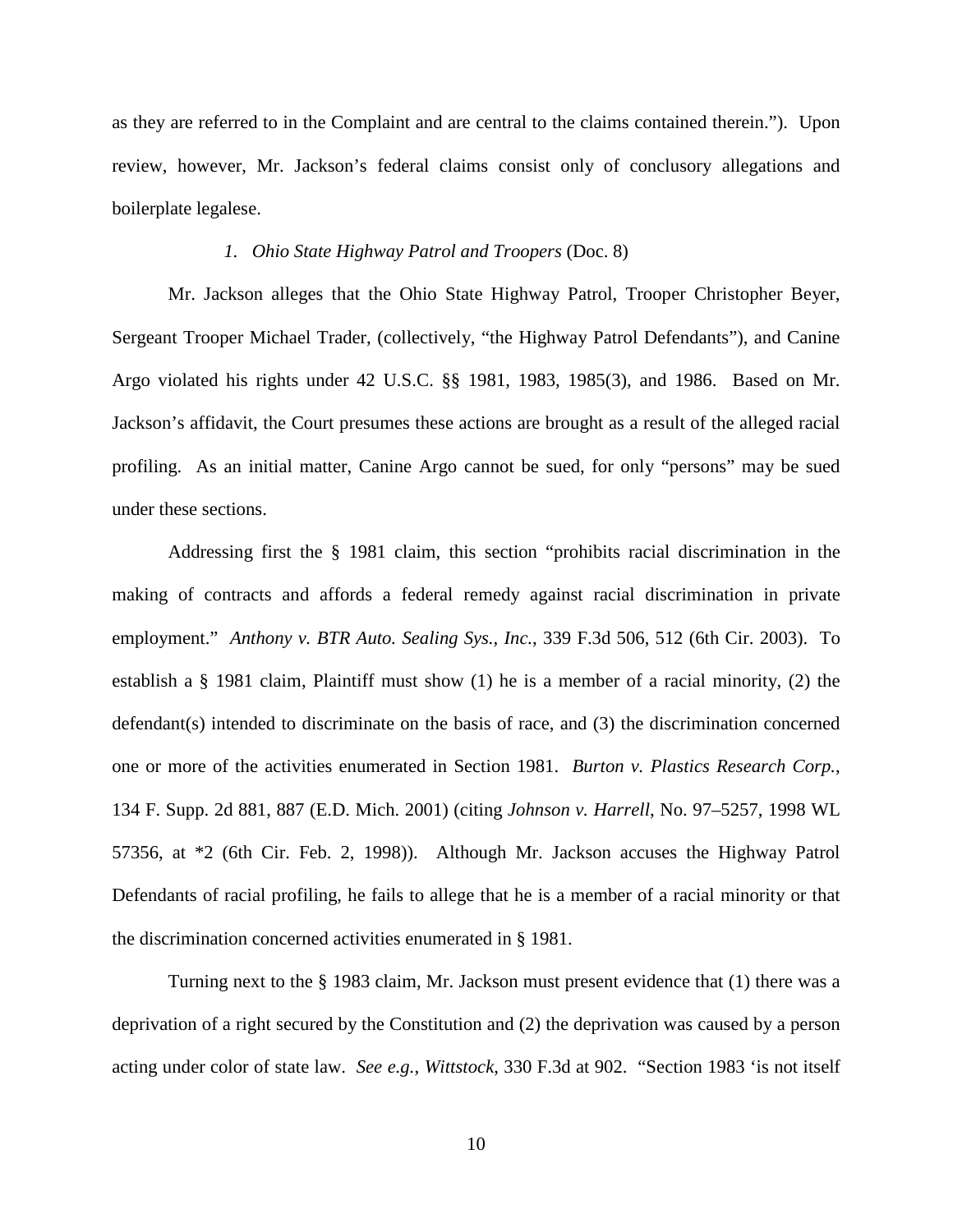a source of substantive rights,' but merely provides 'a method for vindicating federal rights elsewhere conferred.'" *Noffsinger v. Landers*, 196 F. Supp. 3d 746, 751 (N.D. Ohio 2016) (quoting *Albright v. Oliver,* 510 U.S. 266, 271 (1994)). Here, Mr. Jackson failed to state, with sufficient factual allegations, that he has actually been deprived of a federally protected right. While he vaguely states his constitutional rights have been violated, he points to no specific factual scenarios for the Court to rely on.

As to Mr. Jackson's § 1985 claim, Plaintiff must prove (1) a conspiracy involving two or more persons (2) for the purpose of depriving, directly or indirectly, a person or class of persons of the equal protection of the laws and (3) an act in furtherance of the conspiracy (4) which causes injury to a person or property, or a deprivation of any right or privilege of a citizen of the United States. *Johnson v. Hills & Dales Gen. Hosp.*, 40 F.3d 837, 839 (6th Cir. 1994). Further, Plaintiff must also establish that the conspiracy was motivated by a class-based animus. *Id.* And this class "must possess the characteristics of a discrete and insular minority, such as race, national origin, or gender." *Haverstick Enter., Inc. v. Fin. Fed. Credit, Inc.*, 32 F.3d 989, 994 (6th Cir. 1994) (citing *Hicks v. Resolution Trust Corp.*, 970 F.2d 378, 382 (7th Cir. 1992)). As previously stated, Mr. Jackson has failed to allege he belongs to any such protected class. Further, Mr. Jackson's allegations of a conspiracy are limited to simply stating a conspiracy existed. This is not enough.

Finally, Mr. Jackson's failure to state a claim for relief under § 1985 is fatal to his claims brought pursuant to § 1986 because a § 1986 claim is dependent upon a viable § 1985 claim. *Amadasu v. The Christ Hosp.*, 514 F.3d 504, 507 (6th Cir. 2008) (citing *Bartell v. Lohiser*, 215 F.3d 550, 560 (6th Cir. 2000); *Haverstick Enters., Inc.*, 32 F.3d at 994). Consequently, Mr. Jackson has failed to plead more than a formulaic recitation of the elements of various causes of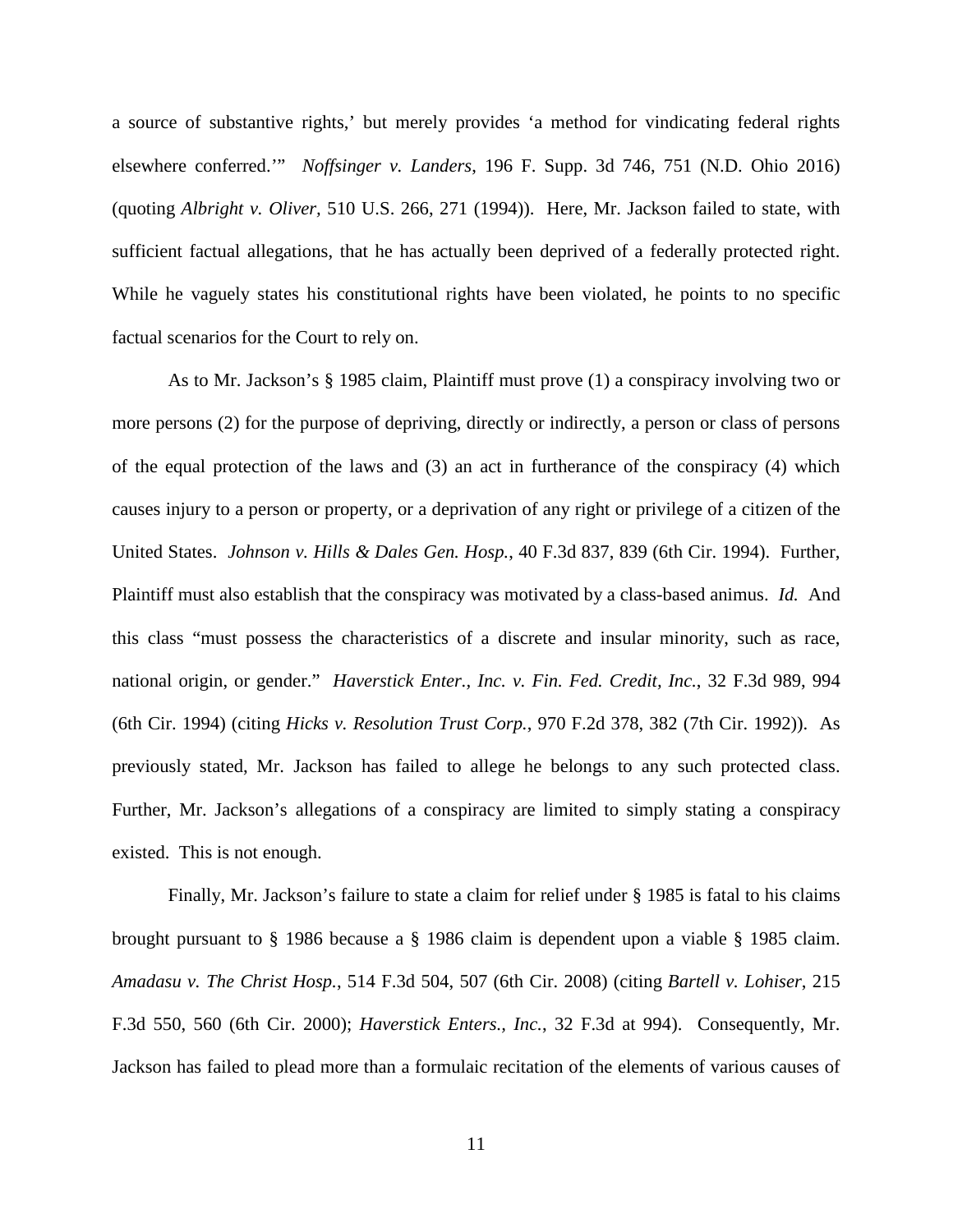action as to the Highway Patrol Defendants. It is therefore **RECOMMENDED** that the Highway Patrol Defendants' Motion (Doc. 8) be **GRANTED**.

#### *2. Lorain County Prosecutor, Assistant Prosecutors, and Judges* (Doc. 21)

Mr. Jackson alleges the same claims against the Lorain County Prosecutors and Assistant Prosecutors—Dennis P. Will, Jennifer M Riedthaler, Peter J. Gauthier, Laura Ann Dezort, and Mary Slanczka (collectively, "the Prosecutorial Defendants")—as he did against the Highway Patrol Defendants, with the addition of a § 1988 claim. However Mr. Jackson fails to allege any facts that identify any injured cause by a specific act taken by any of the Prosecutorial Defendants. Indeed, Mr. Will and Ms. Riedthaler were not even mentioned in Mr. Jackson's affidavit of facts, and the other three were mentioned only in describing the duties they performed. (Doc. 23-2, PAGEID #: 220 ("I received a copy of the motion of discovery reply authored by Assistant Prosecuting Attorney Laura Ann Dezort"); *id.*, PAGEID #: 238 (explaining that Assistant Prosecutor Gauthier "made an oral motion for Trooper Michael Trader to be able to sit at the prosecution's table as a representative"); *id.*, PAGEID #: 246 ("Assistant Prosecuting Attorney, Mary Slanczka [], filed the appellee Brief, requesting oral arguments.")). Mr. Jackson vaguely alleges "prosecutorial misconduct" at the end of his affidavit, but provides no facts or basis for the allegations.

As to Judge Edward Zaleski and Judge John Miraldi (collectively, "the Judicial Defendants"), again Mr. Jackson fails to allege any overt act, or set of facts, that could support a constitutional claim. Even construing the Complaint most favorably to Mr. Jackson, the entirety of his argument against the Judges is that they showed "bias" against him when they ruled against him on various motions, but this alone is not enough to support a claim.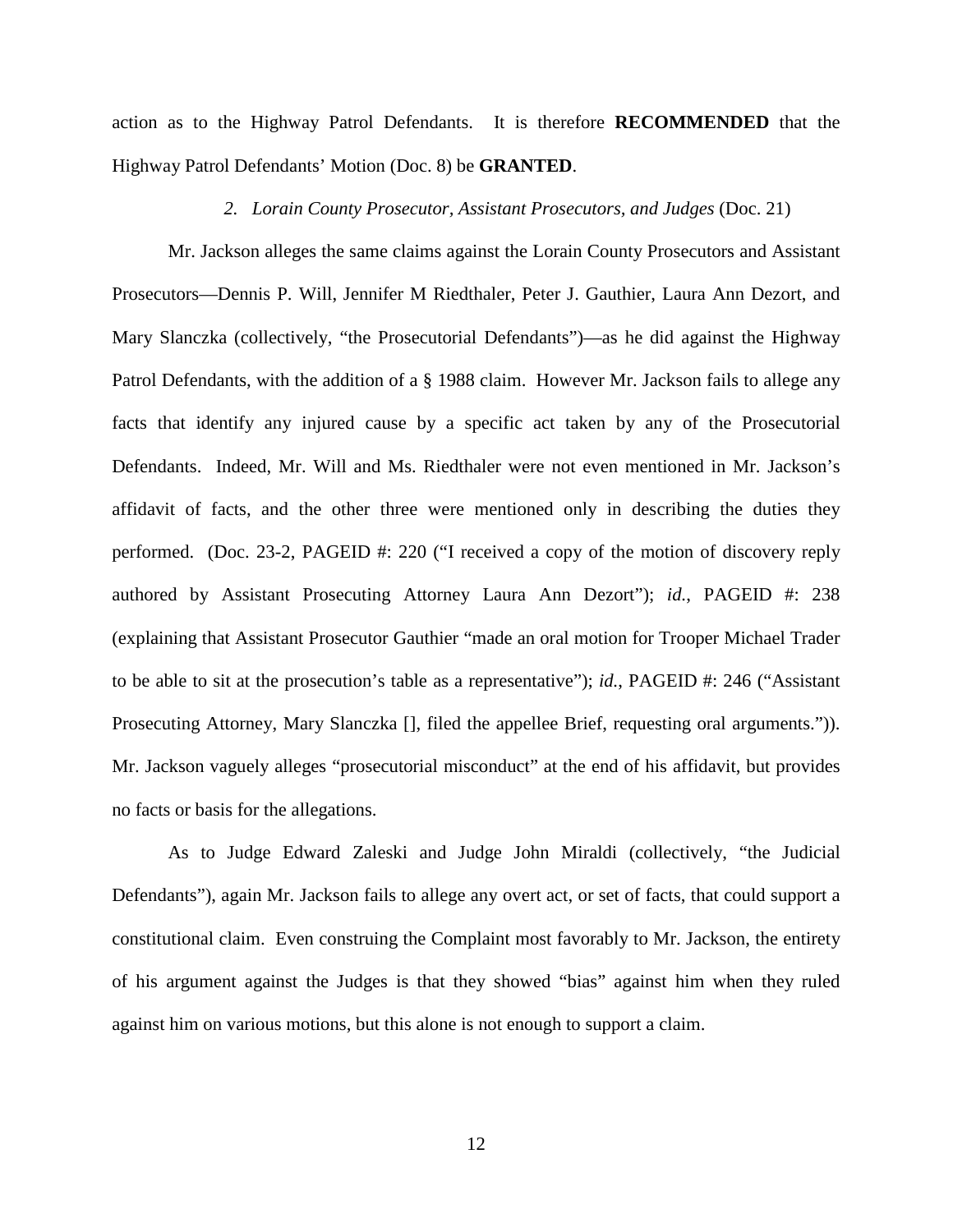Overall, these bare assertions fail to state a claim with facial plausibility. Moreover, both the Judicial Defendants and the Prosecutorial Defendants are immune from damages in civil lawsuits arising from their judicial and prosecutorial acts in Mr. Jackson's underlying matter. *See e.g.*, *Ireland v. Tunis*, 113 F.3d 1435, 1443 (6th Cir. 1997) ("Absolute or 'quasi-judicial' immunity derived from common-law immunity accorded to judges has been extended to prosecutors when the prosecutorial activity is intimately associated with the judicial phase of the criminal process.") (internal quotations omitted). Accordingly, it is **RECOMMENDED** that the Judicial Defendants and the Prosecutorial Defendants' Motion to Dismiss (Doc. 21) be **GRANTED.**

#### *3. DEA Agents* (Doc. 27)

Mr. Jackson also brought claims pursuant to 42 U.S.C. §§ 1981, 1983, 1985(3), and 1986 against two DEA agents, TFO Taliano and SA Szczepinski (collectively, "the DEA Defendants"). As was the case with the Prosecutorial Defendants, it is unclear what conduct Mr. Jackson is challenging, for Plaintiff alleges only that they interviewed Mr. Jackson, gathered the evidence, and asked him about the drugs found on him after he had been mirandized. Even if this were taken as true, Mr. Jackson does not allege that he made any statements post-Miranda that now should be suppressed. Accordingly, it is again uncertain what overt act the DEA Defendants engaged in that violated Plaintiff's rights. Further, the DEA Defendants point out in their Motion that Mr. Jackson alleges that they continue to deprive him of his constitutional rights, but he offers no explanation for what continued violation he is referring too.

Moreover, the DEA Defendants assert that they are entitled to qualified immunity. (Doc. 27 at 7). For a plaintiff "to overcome a qualified immunity defense, [he] must show that his [] *own* rights were violated, and that the violation was committed *personally* by the defendant[s]."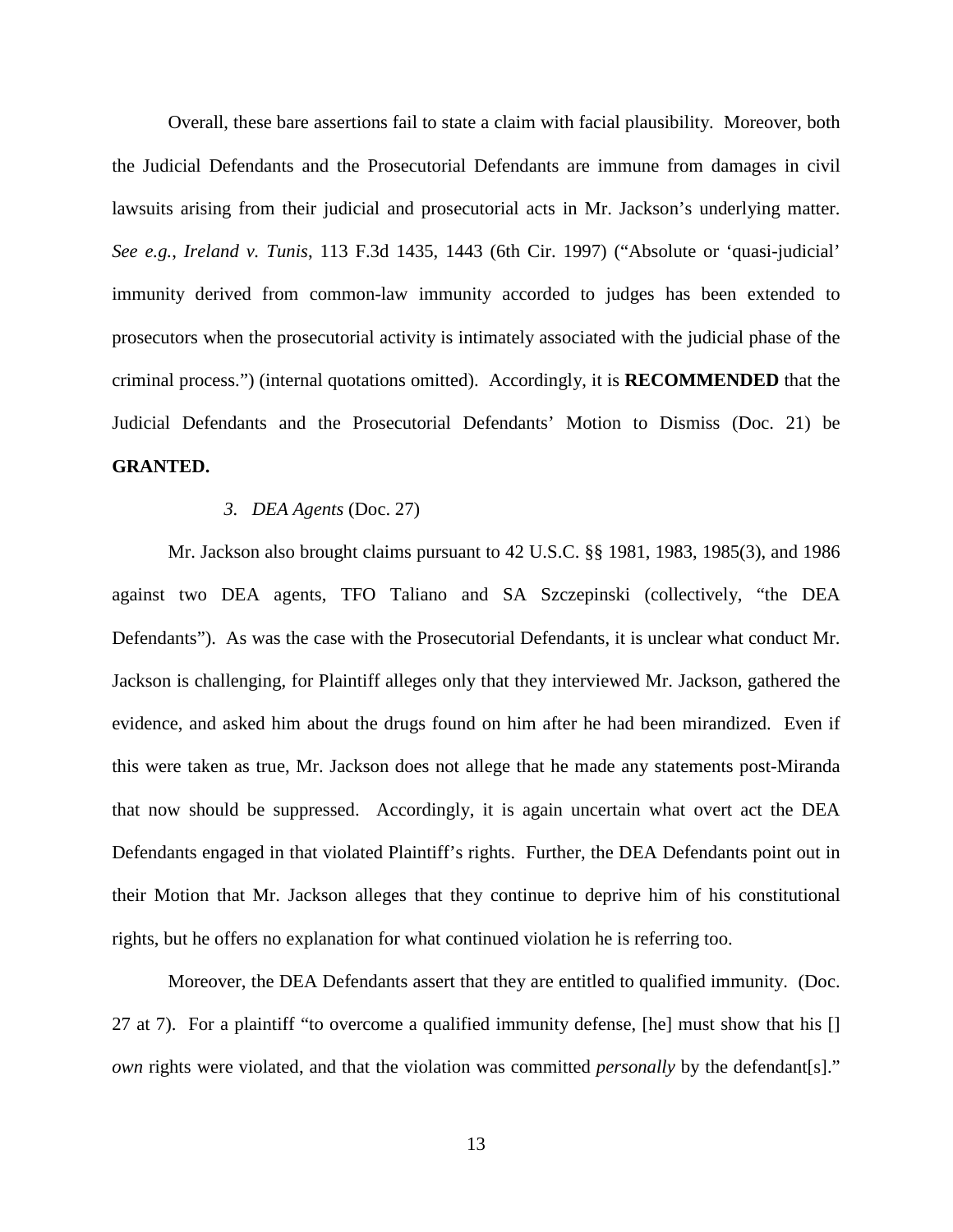*Robertson v. Lucas*, 753 F.3d 606, 615 (6th Cir. 2014) (emphasis in original). Once a defendant has raised qualified immunity, the plaintiff bears the burden of showing that the defendant is not entitled to qualified immunity. *See e.g.*, *Everson v. Leis*, 556 F.3d 484, 494 (6th Cir. 2009). Here, Mr. Jackson has not met that burden, as he offers only legal conclusions, with no facts supporting a constitutional violation. Thus, it is **RECOMMENDED** that the DEA Defendants' Motion to Dismiss (Doc. 27) be **GRANTED**

### *4. Mr. Jackson's Attorneys* (Doc. 20, 23, 30, 33)

The Complaint alleges that each of Mr. Jackson's attorneys—Jack Bradley, Mark Aufdenkampe, Paul Griffin, and Paul Mancino (collectively, "the Attorney Defendants") deprived Plaintiff of his "constitutional rights (right to counsel and fair trial)" while acting under "the color of law" pursuant to 42 U.S.C. §§ 1981, 1983, 1985(3), and 1986, and 1988. However, "[i]n order for a private entity to 'act under color of state law' for § 1983 purposes, 'its actions [must] so approximate the state action that they may be fairly attributed to the state.'" *Probst v. Cent. Ohio Youth Ctr.*, 511 F. Supp. 2d 862, 867 (S.D. Ohio 2007) (citing *Lansing v. City of Memphis*, 202 F.3d 821, 828 (6th Cir. 2000)). Here, it cannot be said that Mr. Jackson's attorneys' actions approximated to state action such that they could be considered state actors. It is thus **RECOMMENDED** that the Attorney Defendants' Motions for Judgment on the Pleadings (Doc. 23, 30, 22) and Motion to Dismiss (Docs. 20) be **GRANTED.**

#### **B. Plaintiff's State-Law Claims**

### *1. Defendant USA's Motion to Dismiss for Lack of Jurisdiction (Doc. 3)*

Defendant United States of America moves to dismiss itself from this action under Fed. R. Civ. P.  $12(b)(1)$ , because it alleges that Plaintiffs did not exhaust administrative remedies under the Federal Tort Claims Act, 28 U.S.C. §§ 1346(b), 2671-2680, before filing the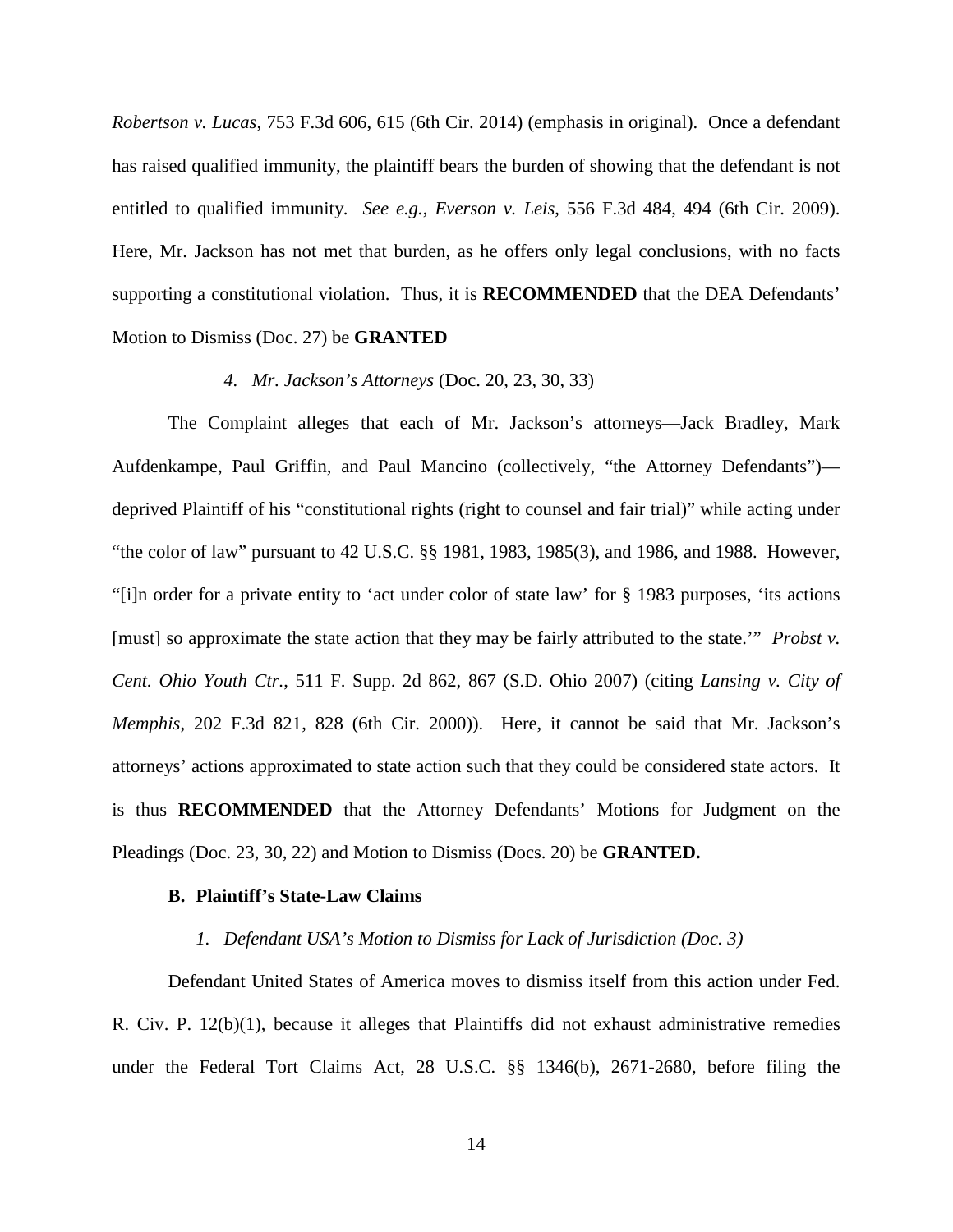Complaint. (Doc. 3). Consequently, the United States argues this Court lacks subject matter jurisdiction over Mr. Jackson's state law tort claims. (*Id.*).

The United States is immune from suit unless Congress specifically waives sovereign immunity in statutory text. *United States v. Bormes*, 133 S.Ct. 12, 16 (2012) (quoting *United States v. Nordic Village, Inc.*, 503 U.S. 30, 33–34 (1992)); *FAA v. Cooper*, 566 U.S. 284, 290 (2012) (collecting cases). Because sovereign immunity is jurisdictional in nature, the "'terms of [the United States'] consent to be sued in any court define that court's jurisdiction to entertain the suit." *FDIC v. Meyer*, 510 U.S. 471, 475 (1994) (quoting *United States v. Sherwood*, 312 U.S. 584, 586 (1941)).

The Federal Tort Claims Act is a limited waiver of sovereign immunity for certain state law torts committed by federal employees. 28 U.S.C. § 1346(b); *see also FDIC v. Meyer*, 510 U.S. at 475–476. The FTCA applies to Mr. Jackson's state law tort claims because the DEA Defendants have been certified as acting within the scope of their employment at the time of the events giving rise to Plaintiff's claims. (*See* Doc. 1-3). One of the conditions of the FTCA's limited waiver of sovereign immunity is that the claimant must completely exhaust administrative remedies with the agency that gave rise to the claim before filing a complaint in district court. Here, the DEA has no record that Mr. Jackson presented an administrative tort claim. (*See* Doc. 3-1*).* Consequently, because Mr. Jackson has failed to present an administrative tort claim, this Court does not have subject matter jurisdiction over the United States. It is therefore **RECOMMENDED** that the United States of America's Motion to Dismiss (Doc. 3) be **GRANTED**.

15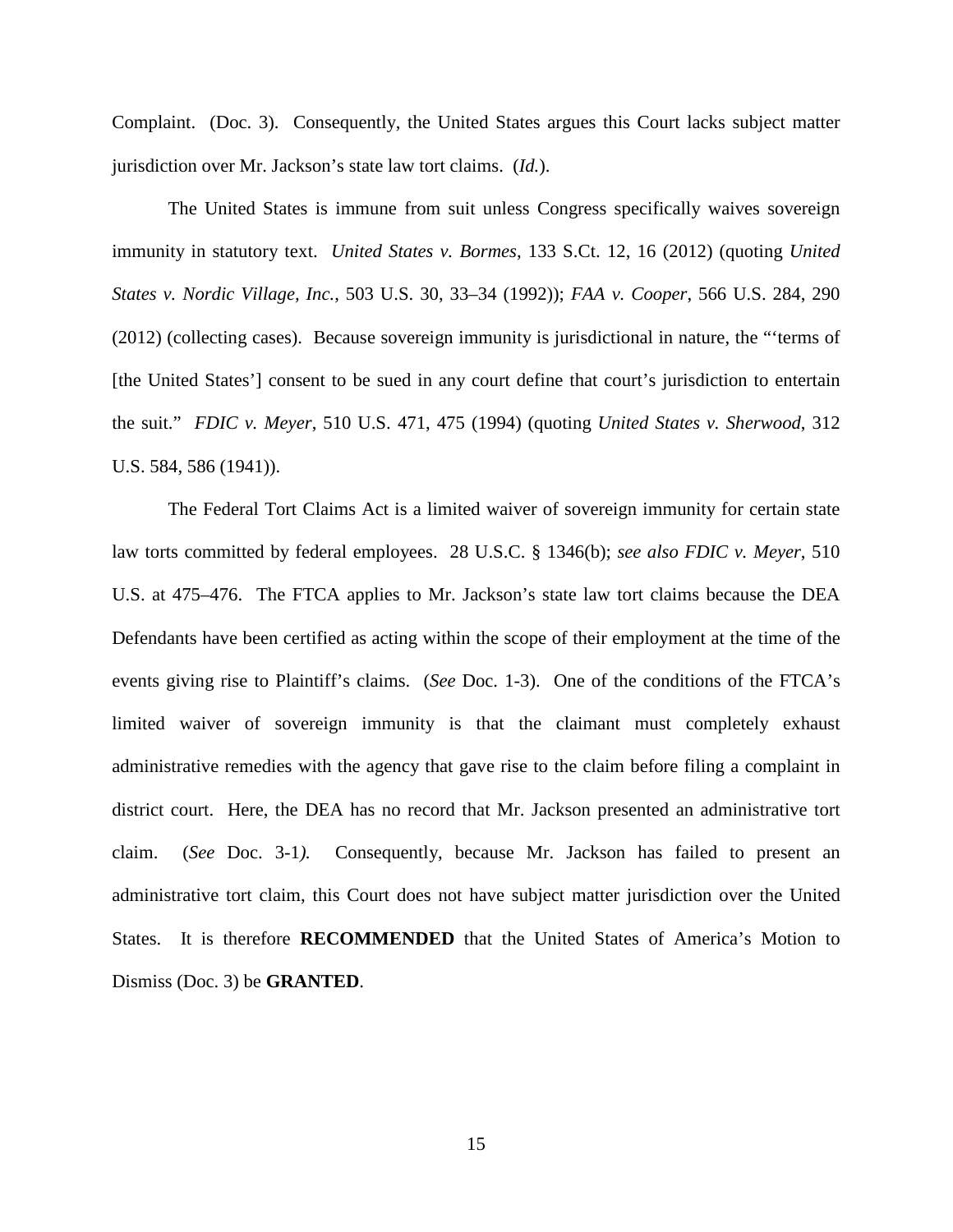#### *2. Remaining State-Law Claims Against Other Defendants*

To the extent Mr. Jackson has any remaining claims against the other Defendants (like intentional infliction of emotional distress and "consortium"), they arise under state law. However, because Mr. Jackson's federal-question claims fail, *see supra*, the Court has no hook for supplemental jurisdiction. When all federal claims are dismissed before trial, state-law claims "generally should be dismissed as well." *Brooks v. Rothe*[, 577 F.3d 701, 709 \(6th Cir.](https://advance.lexis.com/document/?pdmfid=1000516&crid=13cde5c5-2051-4c87-9513-49f66ada9466&pddocfullpath=%2Fshared%2Fdocument%2Fcases%2Furn%3AcontentItem%3A5MR2-X1Y1-F04F-130J-00000-00&pddocid=urn%3AcontentItem%3A5MR2-X1Y1-F04F-130J-00000-00&pdcontentcomponentid=6416&pdshepid=urn%3AcontentItem%3A5MPX-5S31-DXC8-721H-00000-00&pdteaserkey=sr0&ecomp=z4ntk&earg=sr0&prid=bdc05924-a519-43f0-bbfd-11c42f51e27a)  [2009\).](https://advance.lexis.com/document/?pdmfid=1000516&crid=13cde5c5-2051-4c87-9513-49f66ada9466&pddocfullpath=%2Fshared%2Fdocument%2Fcases%2Furn%3AcontentItem%3A5MR2-X1Y1-F04F-130J-00000-00&pddocid=urn%3AcontentItem%3A5MR2-X1Y1-F04F-130J-00000-00&pdcontentcomponentid=6416&pdshepid=urn%3AcontentItem%3A5MPX-5S31-DXC8-721H-00000-00&pdteaserkey=sr0&ecomp=z4ntk&earg=sr0&prid=bdc05924-a519-43f0-bbfd-11c42f51e27a) Consequently, the undersigned **RECOMMENDS** dismissing the remaining state-law claims against all Defendants. *See Mathis v. Doctor's Hosp. (West)*, No. 2:12-cv-358, 2012 U.S. Dist. LEXIS 80190 \*9–10 (S.D. Ohio June 11, 2012) (adopting recommendation not to exercise supplemental jurisdiction where federal claims failed).

# **C. Plaintiff's Motion For Leave to Amend, Supplement, and Obtain Class Action Status (Doc. 24)**

Mr. Jackson seeks leave to amend his Complaint, supplement his Complaint to "include additional injuries which have happened since the date of the pleading sought to be supplemented," and to obtain class action status. (Doc. 24). As previously discussed, *pro se*  prisoners are not able to represent fairly a class, *see Palasty v. Hawk*, 15 F. App'x 197, 200 (6th Cir. 2001), thus, it is **RECOMMENDED** that the portion of the Motion dealing with class status is **DENIED**. As to the remainder of the Motion, "[t]he standard for granting leave to supplement under Rule  $15(d)$  is identical to the standard governing leave to amend under Rule  $15(a)$ ." *Kanoski v. Sterling Paper, Co.*, No. 209CV00439, 2010 WL 3910483, at \*1 (S.D. Ohio Oct. 4, 2010) (citing *Spies v. Voinovich*, 48 F. App'x 520, 527 (6th Cir. 2002)).

Although courts ordinarily will not consider the merits of a proposed amended complaint in ruling on a motion for leave to amend or supplement, the Sixth Circuit has held that "the district court may deny a motion for leave to amend a complaint if such complaint, as amended,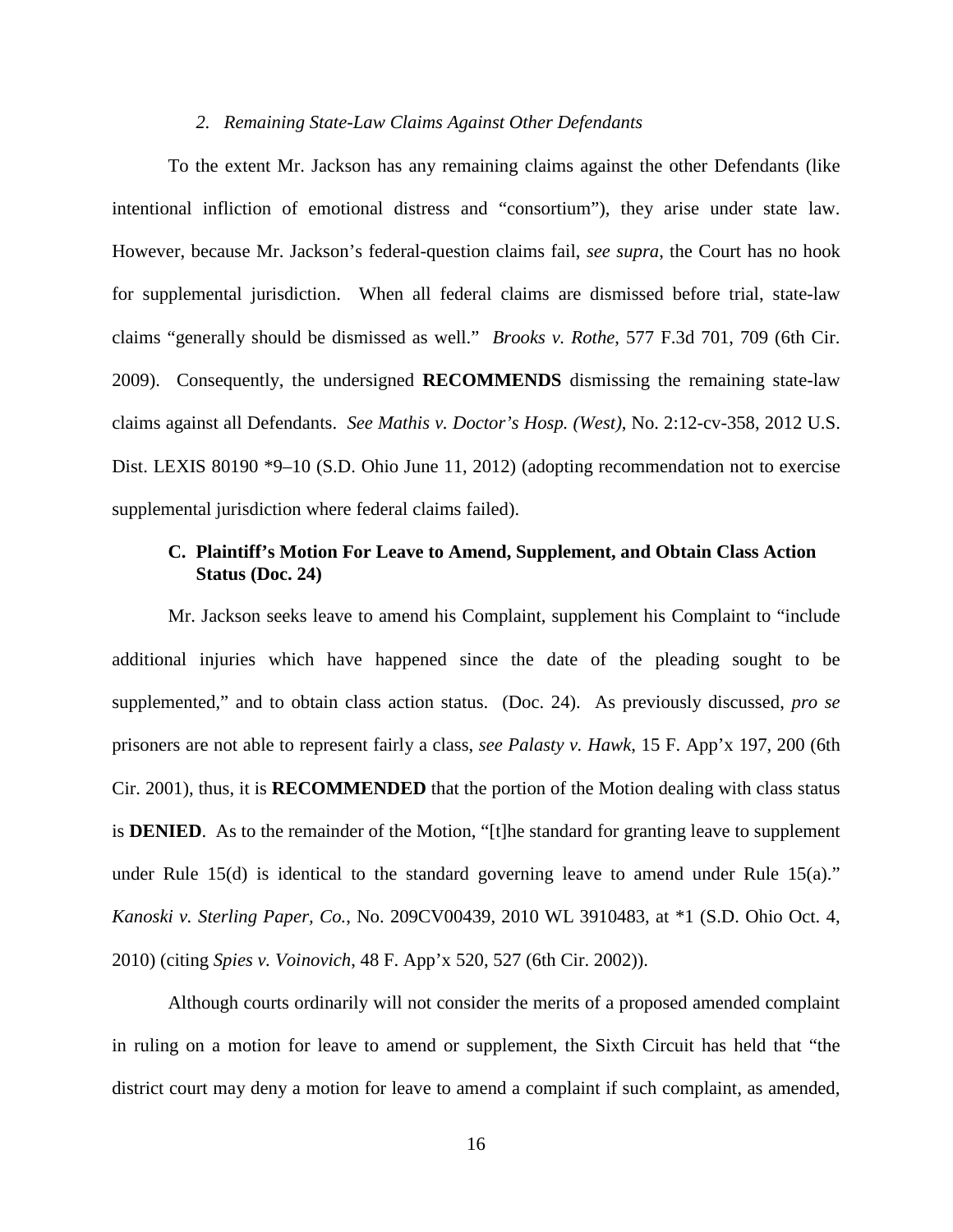could not withstand a motion to dismiss.'" *Kanoski*, 2010 WL 3910483, at \*2 (quoting *Neighborhood Dev. Corp. v. Advisory Council on Historic Preservation*, 632 F.2d 21, 23 (6th Cir. 1980)). In other words, "if there is no set of facts which could be proved under the amendment which would constitute a valid and sufficient claim, leave should be denied. *Id.*  (citing *Cooper v. American Employers' Ins. Co.*, 296 F.2d 303, 307 (6th Cir. 1961)).

In his proposed amended complaint, as was the case with the original complaint, Mr. Jackson alleges conclusory allegations of racial discrimination, judicial bias, and prosecutorial misconduct which are unsupported by material facts. *See Lynch-Bey v. Caruso*, No. CIV.A. 05- 72378, 2007 WL 1775388, at \*2 (E.D. Mich. June 20, 2007)*.* Accordingly, Mr. Jackson's proposed amended complaint contains neither direct, nor inferential, allegations with respect to all the material elements of his claims. Thus, the undersigned believes Mr. Jackson's amendment is futile, and because the Court "is not required to entertain frivolous or meritless amendments," *id.*, it is **RECOMMENDED** that Plaintiff's Motion to Amend (Doc. 24) be **DENIED.**

#### **D. Plaintiff's Motion to Freeze All Defendants' Assets (Doc. 26)**

Mr. Jackson also moves to freeze all Defendants' assets pursuant to Fed. R. Civ. P. 64. (Doc. 26). Specifically, he argues that because he has a civil action pending, which is requesting damages, his Motion should be granted "to secure satisfaction of the potential judgment." (*Id.* at 2).

Federal Rule of Civil Procedure 64 provides that during the course of civil litigation in federal court, "all remedies providing for seizure of person or property for the purpose of securing satisfaction of the judgment ultimately to be entered in the action are available under the circumstances and in the manner provided by the law of the state in which the district court is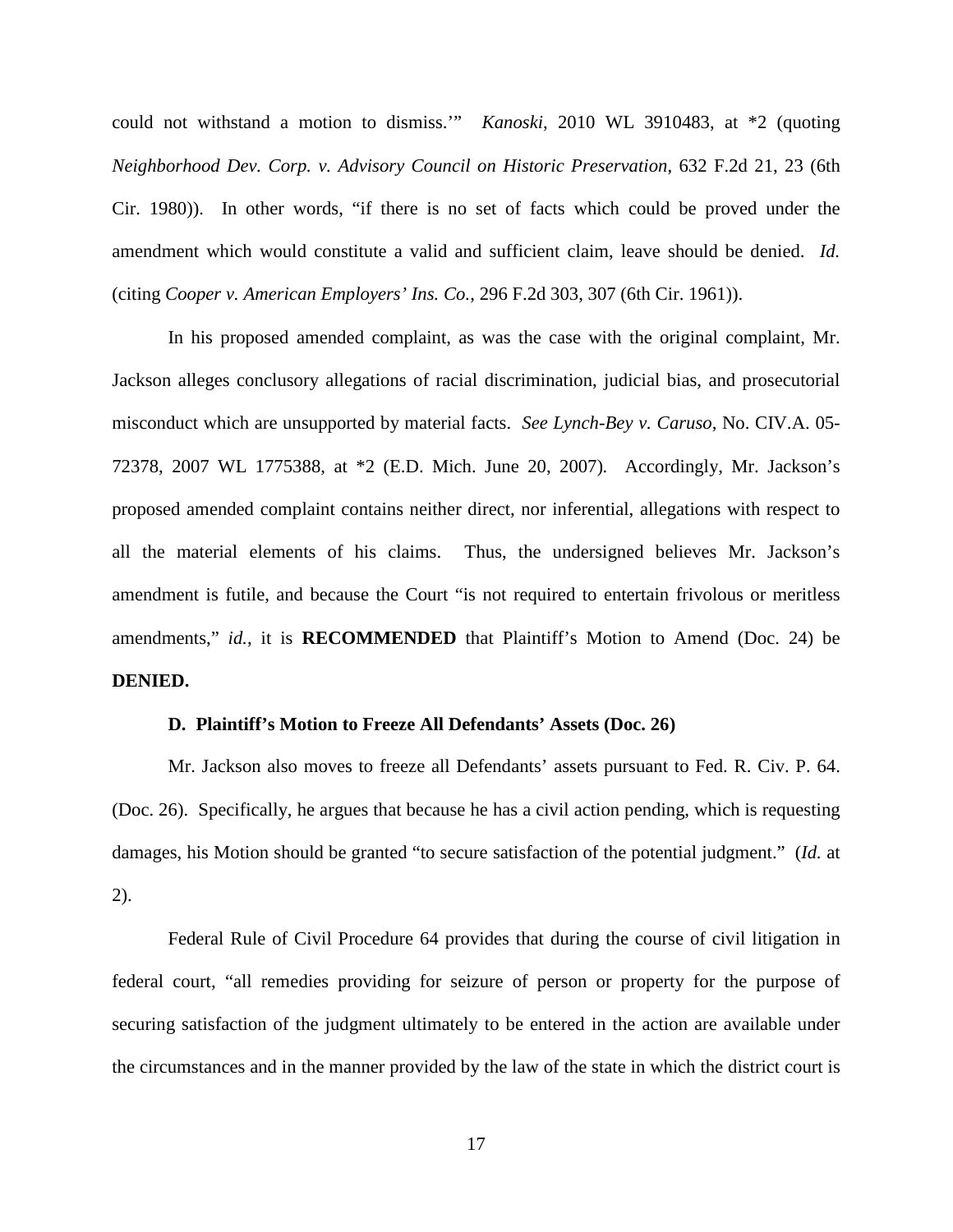held . . . ." Fed. R. Civ. P. 64(a). Under Ohio law, a writ of attachment is available against property "other than personal earnings" in a civil action seeking money damages "at or after its commencement" on various grounds. Ohio Rev. Code § 2715.01. Such a writ may only be issued, however, where it is "likely" that the plaintiff will prevail on its claims. Ohio Rev. Code § 2715.011(A); *see also Enable Healthcare, Inc. v. Cleveland Quality Healthnet, LLC*, No. 1:16 cv-2395, 2016 WL 6821980, at \*3 (N.D. Ohio Nov. 18, 2016).

As explained above, Plaintiff has failed to state a claim for which relief can be granted, meaning he is not likely to prevail such that a writ of attachment is appropriate. Accordingly, it is **RECOMMENDED** that Plaintiff's Motion to Freeze All Defendants' Assets (Doc. 26) be **DENIED**.

#### **V. CONCLUSION**

For the reasons set forth above, it is **RECOMMENDED** that Defendants' Motions (Docs. 3, 8, 20, 21, 23, 27, 30, 33) be **GRANTED**, and Plaintiff's Motions (Doc. 24, 26) be **DENIED.** Further, Defendant Paul Mancino, Jr.'s Motion to Join Defendant Paul A. Griffin's Opposition (Doc. 31), is **GRANTED**.

### **Procedure on Objections to Report and Recommendation**

If any party objects to this Report and Recommendation, that party may, within fourteen (14) days of the date of this Report, file and serve on all parties written objections to those specific proposed findings or recommendations to which objection is made, together with supporting authority for the objection(s). A Judge of this Court shall make a *de novo* determination of those portions of the Report or specified proposed findings or recommendations to which objection is made. Upon proper objections, a Judge of this Court may accept, reject, or modify, in whole or in part, the findings or recommendations made herein, may receive further